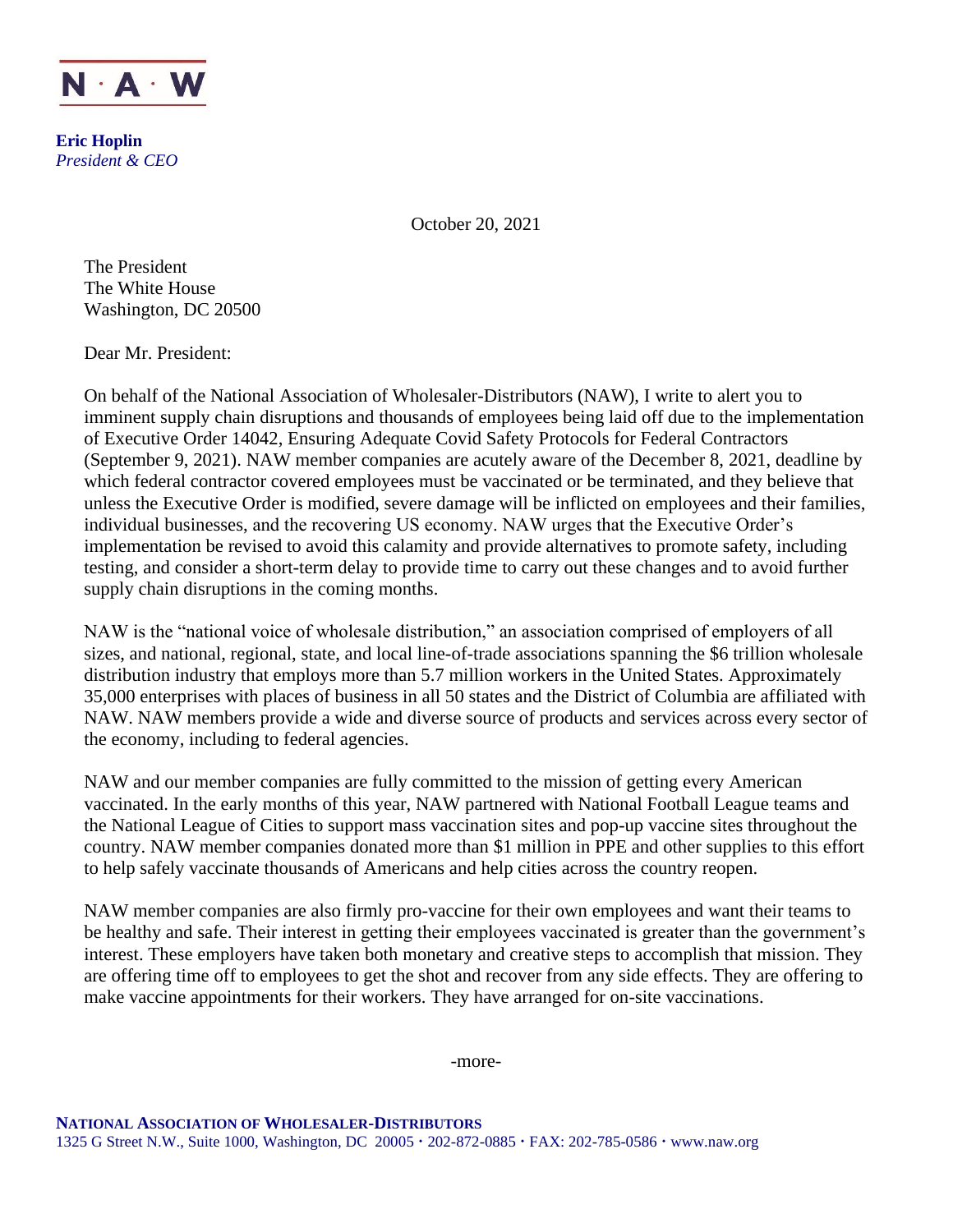*October 20, 2021 Page 2*

They are offering monetary bonuses of as much as \$1,000 to employees who get the shot. They are offering gift cards and gas cards, and full days off with pay. They are making significant investments in their wellness programs to allow employees to earn strong discounts to their health and dental insurance premiums. They are reimbursing vaccine costs if not covered by their health plans. They are offering extra vacation days and extra sick leave days. One company even offered trips to Las Vegas as an incentive.

But despite their efforts and commitment, there are still employees across the distribution industry who – for whatever reason – refuse to be vaccinated. This reality will present new challenges if this Executive Order is implemented as written: thousands of valued employees will be forced out of their jobs shortly before the holidays, the already compromised supply chain will be under added pressure during the busiest time of the year, and the already tight labor market will make it immeasurably more difficult to replace laid off employees, compounding supply chain disruptions.

The jobs these likely-to-be-terminated workers perform are critical to the successful operation of a wholesaler-distributor and America's supply chain. They are truck drivers, warehouse workers, service technicians, clerical workers; they are in operations, customer service, sales. They are the same employees who stayed at their posts from the first days of the pandemic, to keep the supply chain moving. Come December, many companies will be unable to keep products moving through their warehouses and distribution centers to satisfy growing consumer demand if forced to terminate these essential workers.

Significantly, many of these employees are at the lower end of the socio-economic system and can least afford to find themselves suddenly unemployed. In other words, the Executive Order will require NAW member companies to lay off many of their most vulnerable workers. In addition, several NAW member companies report that these workers are disproportionately from communities of color.

Some have argued that workers will not quit their jobs because of the mandate, but recent data convincingly proves that American workers today are more than willing to walk away from their jobs. According to Bureau of Labor Statistics reports, almost 20 million workers have done just that since April, with more than four million doing so in August alone. There is no indication that trend has changed in the seven weeks since that last report. The result is a critical labor shortage which, if allowed to continue, could well cripple our recovery.

NAW member companies report not only that their workers have refused every generous incentive offered to encourage them to get vaccinated, but that many of these workers have told them directly and unequivocally that they would choose to be fired if keeping their job will require them to get vaccinated. There is no evidence and no reason to believe that these workers will now acquiesce to a mandate from Washington. If many NAW members and other federal contractors should choose to cancel their contracts rather than terminate employees, federal agencies may find their supplies of essential goods disrupted.